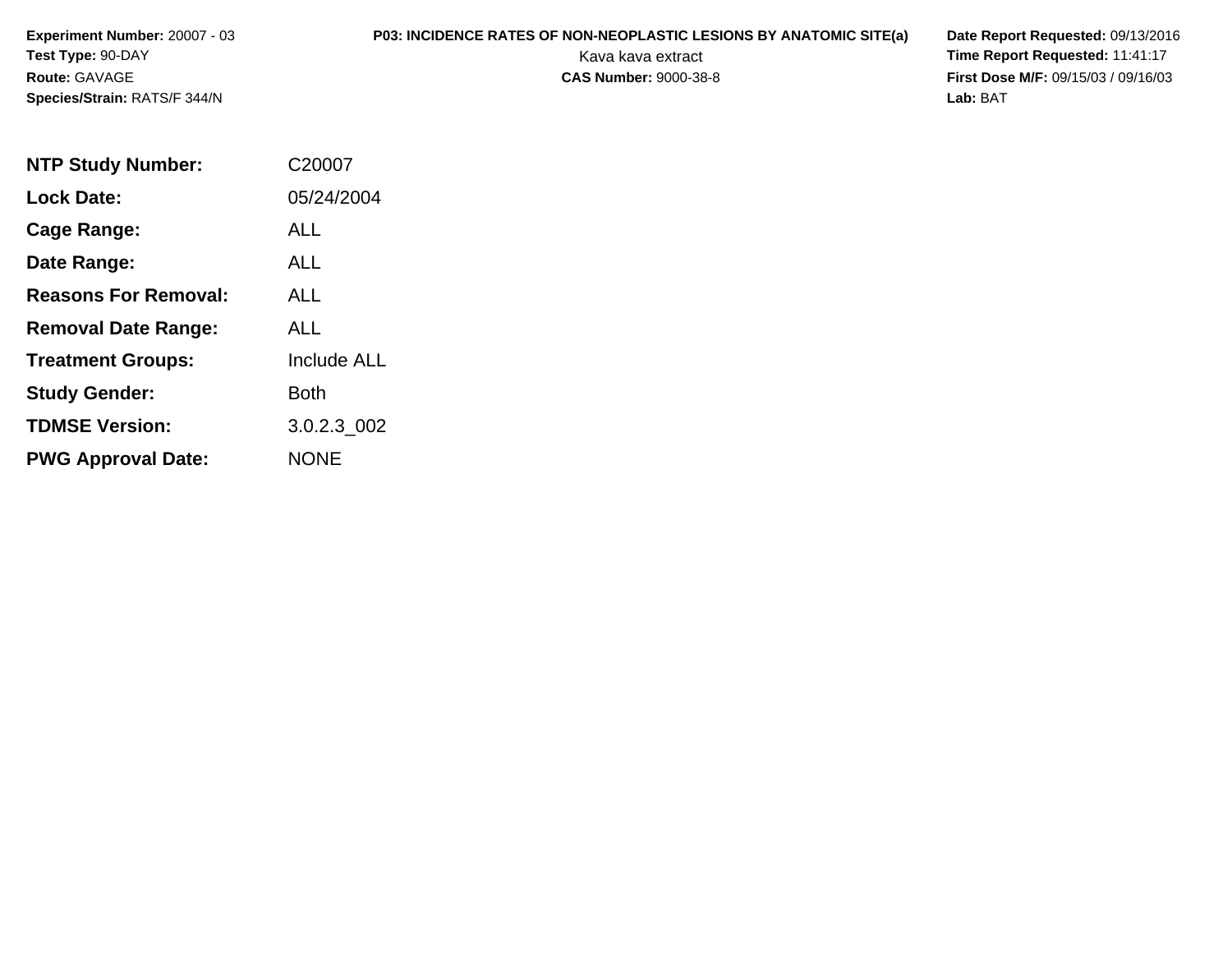| Test Type: 90-DAY                       |           |                              | Kava kava extract |           | Time Report Requested: 11:41:17 |                                                 |  |  |  |
|-----------------------------------------|-----------|------------------------------|-------------------|-----------|---------------------------------|-------------------------------------------------|--|--|--|
| Route: GAVAGE                           |           | <b>CAS Number: 9000-38-8</b> |                   |           |                                 | First Dose M/F: 09/15/03 / 09/16/03<br>Lab: BAT |  |  |  |
| Species/Strain: RATS/F 344/N            |           |                              |                   |           |                                 |                                                 |  |  |  |
| <b>FISCHER 344 RATS MALE</b>            | 0 G/KG    | 0.125 G/KG                   | 0.25 G/KG         | 0.5 G/KG  | 1.0 G/KG                        | 2.0 G/KG                                        |  |  |  |
| <b>Disposition Summary</b>              |           |                              |                   |           |                                 |                                                 |  |  |  |
| <b>Animals Initially In Study</b>       | 10        | 10                           | 10                | 10        | 10                              | 10                                              |  |  |  |
| <b>Early Deaths</b>                     |           |                              |                   |           |                                 |                                                 |  |  |  |
| <b>Moribund Sacrifice</b>               |           |                              | $\mathbf 1$       |           |                                 |                                                 |  |  |  |
| <b>Natural Death</b>                    |           |                              |                   |           |                                 | 3                                               |  |  |  |
| <b>Survivors</b>                        |           |                              |                   |           |                                 |                                                 |  |  |  |
| <b>Terminal Sacrifice</b>               | 10        | 10                           | $\boldsymbol{9}$  | 10        | 10                              | $\overline{7}$                                  |  |  |  |
| <b>Animals Examined Microscopically</b> | 10        | $10$                         | 10                | 10        | 10                              | 10                                              |  |  |  |
| <b>ALIMENTARY SYSTEM</b>                |           |                              |                   |           |                                 |                                                 |  |  |  |
| Esophagus                               | (10)      | (0)                          | (1)               | (0)       | (0)                             | (10)                                            |  |  |  |
| Intestine Large, Cecum                  | (10)      | (0)                          | (1)               | (0)       | (0)                             | (10)                                            |  |  |  |
| Intestine Large, Colon                  | (10)      | (0)                          | (1)               | (0)       | (0)                             | (10)                                            |  |  |  |
| Intestine Large, Rectum                 | (10)      | (0)                          | (1)               | (0)       | (0)                             | (10)                                            |  |  |  |
| Intestine Small, Duodenum               | (10)      | (0)                          | (1)               | (0)       | (0)                             | (10)                                            |  |  |  |
| Intestine Small, Ileum                  | (10)      | (0)                          | (1)               | (0)       | (0)                             | (10)                                            |  |  |  |
| Intestine Small, Jejunum                | (10)      | (0)                          | (1)               | (0)       | (0)                             | (10)                                            |  |  |  |
| Liver                                   | (10)      | (10)                         | (10)              | (10)      | (10)                            | (10)                                            |  |  |  |
| Hematopoietic Cell Proliferation        | $1(10\%)$ | $1(10\%)$                    |                   |           |                                 |                                                 |  |  |  |
| Hepatodiaphragmatic Nodule              |           |                              |                   | 1(10%)    |                                 |                                                 |  |  |  |
| Infiltration Cellular, Mixed Cell       |           |                              |                   |           |                                 | 1(10%)                                          |  |  |  |
| Infiltration Cellular, Mononuclear Cell | $9(90\%)$ | 7 (70%)                      | 5 (50%)           | 5(50%)    | 5 (50%)                         | 5 (50%)                                         |  |  |  |
| Vacuolization Cytoplasmic               | $1(10\%)$ |                              |                   | $1(10\%)$ |                                 |                                                 |  |  |  |
| Bile Duct, Hyperplasia                  |           |                              |                   | $1(10\%)$ |                                 |                                                 |  |  |  |
| Hepatocyte, Hypertrophy                 |           |                              |                   |           | 1 (10%)                         |                                                 |  |  |  |
| Pancreas                                | (10)      | (0)                          | (1)               | (0)       | (0)                             | (10)                                            |  |  |  |
| Acinus, Atrophy                         | 1(10%)    |                              |                   |           |                                 |                                                 |  |  |  |
| Salivary Glands                         | (10)      | (0)                          | (1)               | (0)       | (0)                             | (10)                                            |  |  |  |
| Stomach, Forestomach                    | (10)      | (0)                          | (1)               | (0)       | (0)                             | (10)                                            |  |  |  |
| Inflammation                            |           |                              |                   |           |                                 | $1(10\%)$                                       |  |  |  |
| Mineralization                          |           |                              |                   |           |                                 | $1(10\%)$                                       |  |  |  |
| Ulcer                                   |           |                              |                   |           |                                 | 1 (10%)                                         |  |  |  |
| Stomach, Glandular                      | (10)      | (0)                          | (1)               | (0)       | (0)                             | (10)                                            |  |  |  |

**P03: INCIDENCE RATES OF NON-NEOPLASTIC LESIONS BY ANATOMIC SITE(a) Date Report Requested:** 09/13/2016

a - Number of animals examined microscopically at site and number of animals with lesion

**Experiment Number:** 20007 - 03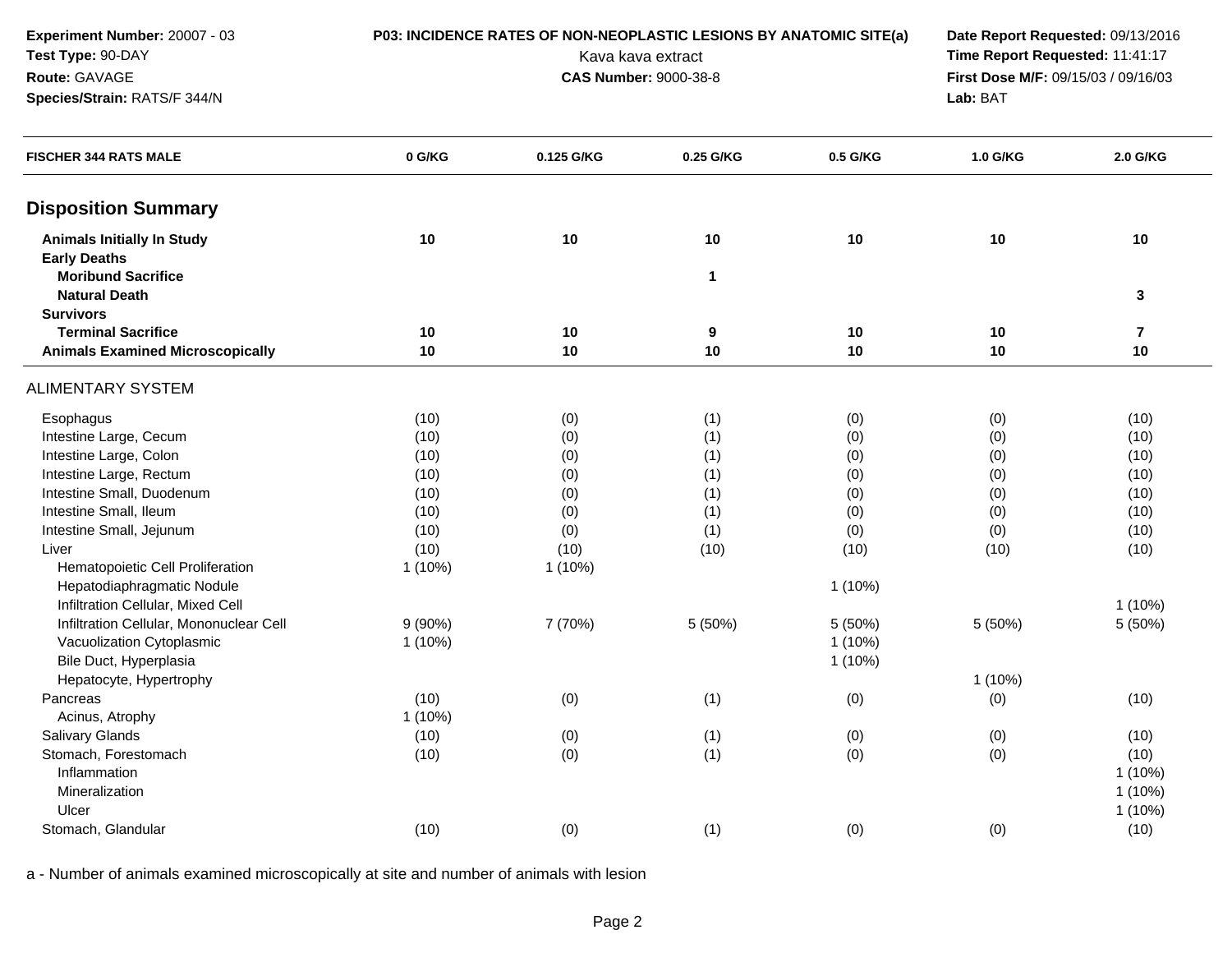| Experiment Number: 20007 - 03<br>Test Type: 90-DAY<br>Route: GAVAGE<br>Species/Strain: RATS/F 344/N                                                                         |                                                                      | P03: INCIDENCE RATES OF NON-NEOPLASTIC LESIONS BY ANATOMIC SITE(a) | Kava kava extract<br><b>CAS Number: 9000-38-8</b> |                                        | Date Report Requested: 09/13/2016<br>Time Report Requested: 11:41:17<br>First Dose M/F: 09/15/03 / 09/16/03<br>Lab: BAT |                                                       |  |
|-----------------------------------------------------------------------------------------------------------------------------------------------------------------------------|----------------------------------------------------------------------|--------------------------------------------------------------------|---------------------------------------------------|----------------------------------------|-------------------------------------------------------------------------------------------------------------------------|-------------------------------------------------------|--|
| <b>FISCHER 344 RATS MALE</b>                                                                                                                                                | 0 G/KG                                                               | 0.125 G/KG                                                         | 0.25 G/KG                                         | 0.5 G/KG                               | 1.0 G/KG                                                                                                                | 2.0 G/KG                                              |  |
| <b>CARDIOVASCULAR SYSTEM</b>                                                                                                                                                |                                                                      |                                                                    |                                                   |                                        |                                                                                                                         |                                                       |  |
| <b>Blood Vessel</b><br>Heart<br>Cardiomyopathy                                                                                                                              | (10)<br>(10)<br>$9(90\%)$                                            | (0)<br>(0)                                                         | (1)<br>(1)                                        | (0)<br>(0)                             | (0)<br>(0)                                                                                                              | (10)<br>(10)<br>8 (80%)                               |  |
| <b>ENDOCRINE SYSTEM</b>                                                                                                                                                     |                                                                      |                                                                    |                                                   |                                        |                                                                                                                         |                                                       |  |
| <b>Adrenal Cortex</b><br>Adrenal Medulla<br>Islets, Pancreatic<br>Parathyroid Gland<br><b>Pituitary Gland</b><br>Pars Distalis, Hypertrophy<br><b>Thyroid Gland</b><br>Cyst | (10)<br>(10)<br>(10)<br>(10)<br>(10)<br>$1(10\%)$<br>(10)<br>2 (20%) | (0)<br>(0)<br>(0)<br>(0)<br>(0)<br>(0)                             | (1)<br>(1)<br>(1)<br>(1)<br>(1)<br>(1)            | (0)<br>(0)<br>(0)<br>(0)<br>(0)<br>(0) | (0)<br>(0)<br>(0)<br>(0)<br>(0)<br>(0)                                                                                  | (10)<br>(10)<br>(10)<br>(9)<br>(10)<br>(10)<br>1(10%) |  |
| <b>GENERAL BODY SYSTEM</b><br>None                                                                                                                                          |                                                                      |                                                                    |                                                   |                                        |                                                                                                                         |                                                       |  |
| <b>GENITAL SYSTEM</b>                                                                                                                                                       |                                                                      |                                                                    |                                                   |                                        |                                                                                                                         |                                                       |  |
| Epididymis<br>Inflammation<br><b>Preputial Gland</b><br>Inflammation                                                                                                        | (10)<br>1(10%)<br>(10)                                               | (0)<br>(0)                                                         | (1)<br>(1)                                        | (0)<br>(0)                             | (0)<br>(0)                                                                                                              | (10)<br>(10)<br>1 (10%)                               |  |
| Prostate<br>Seminal Vesicle<br>Atrophy<br><b>Testes</b>                                                                                                                     | (10)<br>(10)<br>(10)                                                 | (0)<br>(0)<br>(0)                                                  | (1)<br>(1)<br>(1)                                 | (0)<br>(0)<br>(0)                      | (0)<br>(0)<br>(0)                                                                                                       | (10)<br>(10)<br>$1(10\%)$<br>(10)                     |  |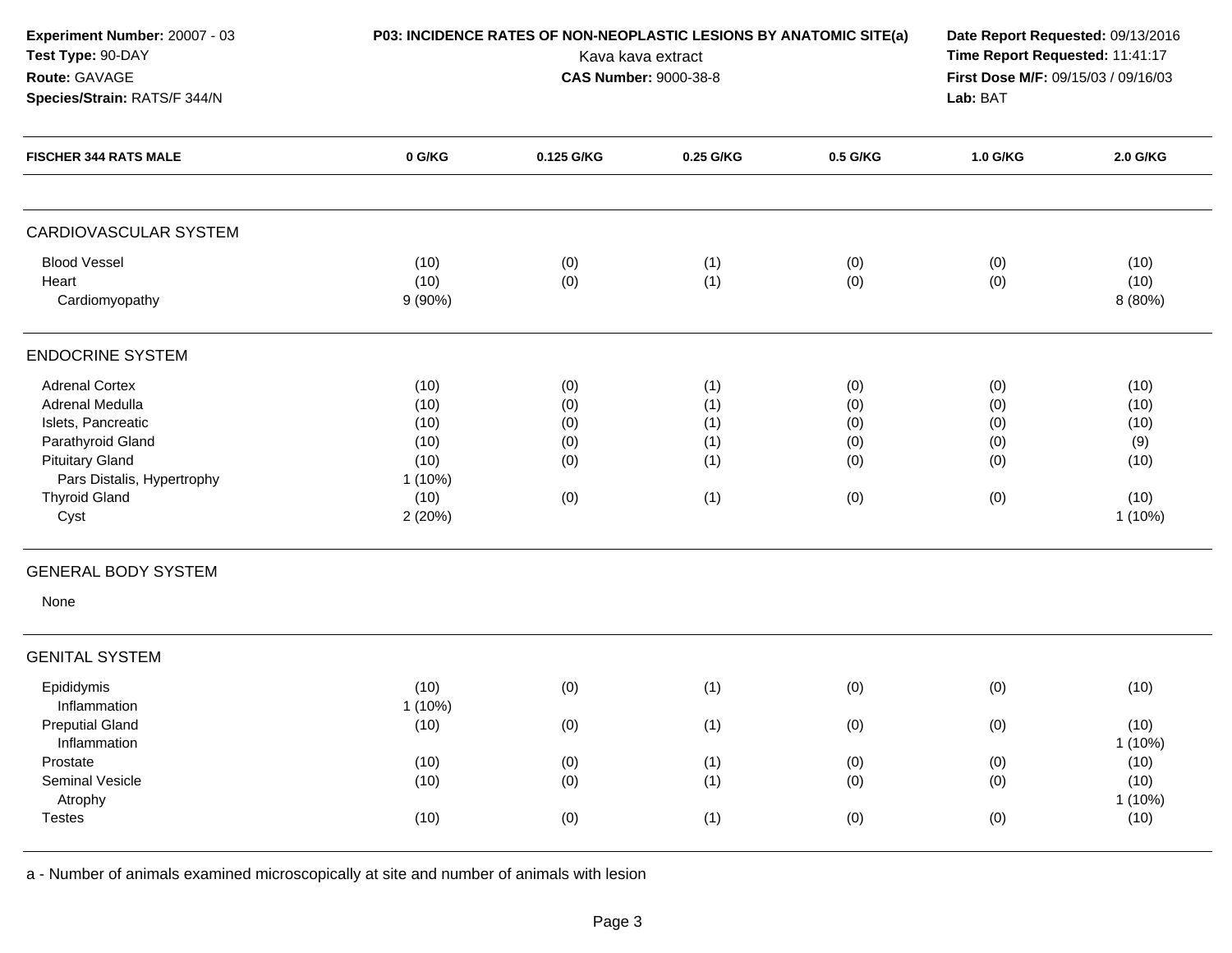**Experiment Number:** 20007 - 03**Test Type:** 90-DAY**Route:** GAVAGE**Species/Strain:** RATS/F 344/N

## **P03: INCIDENCE RATES OF NON-NEOPLASTIC LESIONS BY ANATOMIC SITE(a) Date Report Requested: 09/13/2016<br>Kava kava extract <b>Time Report Requested:** 11:41:17

Kava kava extract **Time Report Requested:** 11:41:17<br>**CAS Number:** 9000-38-8 **Time Report Requested:** 11:41:17 **First Dose M/F:** 09/15/03 / 09/16/03<br>Lab: BAT **Lab:** BAT

| <b>FISCHER 344 RATS MALE</b>                                                                                                                              | 0 G/KG    | 0.125 G/KG | 0.25 G/KG | 0.5 G/KG | 1.0 G/KG  | 2.0 G/KG  |
|-----------------------------------------------------------------------------------------------------------------------------------------------------------|-----------|------------|-----------|----------|-----------|-----------|
| <b>HEMATOPOIETIC SYSTEM</b>                                                                                                                               |           |            |           |          |           |           |
| <b>Bone Marrow</b>                                                                                                                                        | (10)      | (10)       | (10)      | (10)     | (10)      | (10)      |
| Lymph Node, Mesenteric                                                                                                                                    | (10)      | (0)        | (1)       | (0)      | (0)       | (10)      |
| Spleen                                                                                                                                                    | (10)      | (10)       | (10)      | (10)     | (10)      | (10)      |
| Atrophy                                                                                                                                                   |           |            |           |          |           | 3(30%)    |
| Hematopoietic Cell Proliferation                                                                                                                          |           |            |           |          | $1(10\%)$ |           |
| Thymus                                                                                                                                                    | (10)      | (10)       | (10)      | (10)     | (10)      | (10)      |
| Necrosis                                                                                                                                                  |           |            |           |          |           | 1(10%)    |
| <b>INTEGUMENTARY SYSTEM</b>                                                                                                                               |           |            |           |          |           |           |
| Mammary Gland                                                                                                                                             | (7)       | (0)        | (1)       | (0)      | (0)       | (9)       |
| Skin                                                                                                                                                      | (10)      | (0)        | (1)       | (0)      | (0)       | (10)      |
|                                                                                                                                                           |           |            |           |          |           |           |
| MUSCULOSKELETAL SYSTEM                                                                                                                                    |           |            |           |          |           |           |
| Bone                                                                                                                                                      | (10)      | (0)        | (1)       | (0)      | (0)       | (10)      |
| NERVOUS SYSTEM                                                                                                                                            |           |            |           |          |           |           |
| <b>Brain</b>                                                                                                                                              | (10)      | (0)        | (1)       | (0)      | (0)       | (10)      |
| <b>RESPIRATORY SYSTEM</b>                                                                                                                                 |           |            |           |          |           |           |
| Lung                                                                                                                                                      | (10)      | (0)        | (1)       | (0)      | (0)       | (10)      |
| Inflammation                                                                                                                                              |           |            |           |          |           | 3(30%)    |
| Inflammation, Granulomatous                                                                                                                               |           |            |           |          |           | 2(20%)    |
| Metaplasia, Osseous, Focal                                                                                                                                | $1(10\%)$ |            |           |          |           |           |
| Metaplasia, Osseous                                                                                                                                       | $1(10\%)$ |            |           |          |           | $1(10\%)$ |
| Alveolus, Infiltration Cellular, Histiocyte                                                                                                               | 2(20%)    |            |           |          |           |           |
| Interstitium, Infiltration Cellular, Mononuclear                                                                                                          | 3(30%)    |            |           |          |           | 4 (40%)   |
| Cell                                                                                                                                                      |           |            |           |          |           |           |
| Interstitium, Inflammation, Chronic<br>Microbian of protocols, accounting all actions approached by a field of the construction of protocols with the top | 1 (10%)   |            |           |          |           | 1 (10%)   |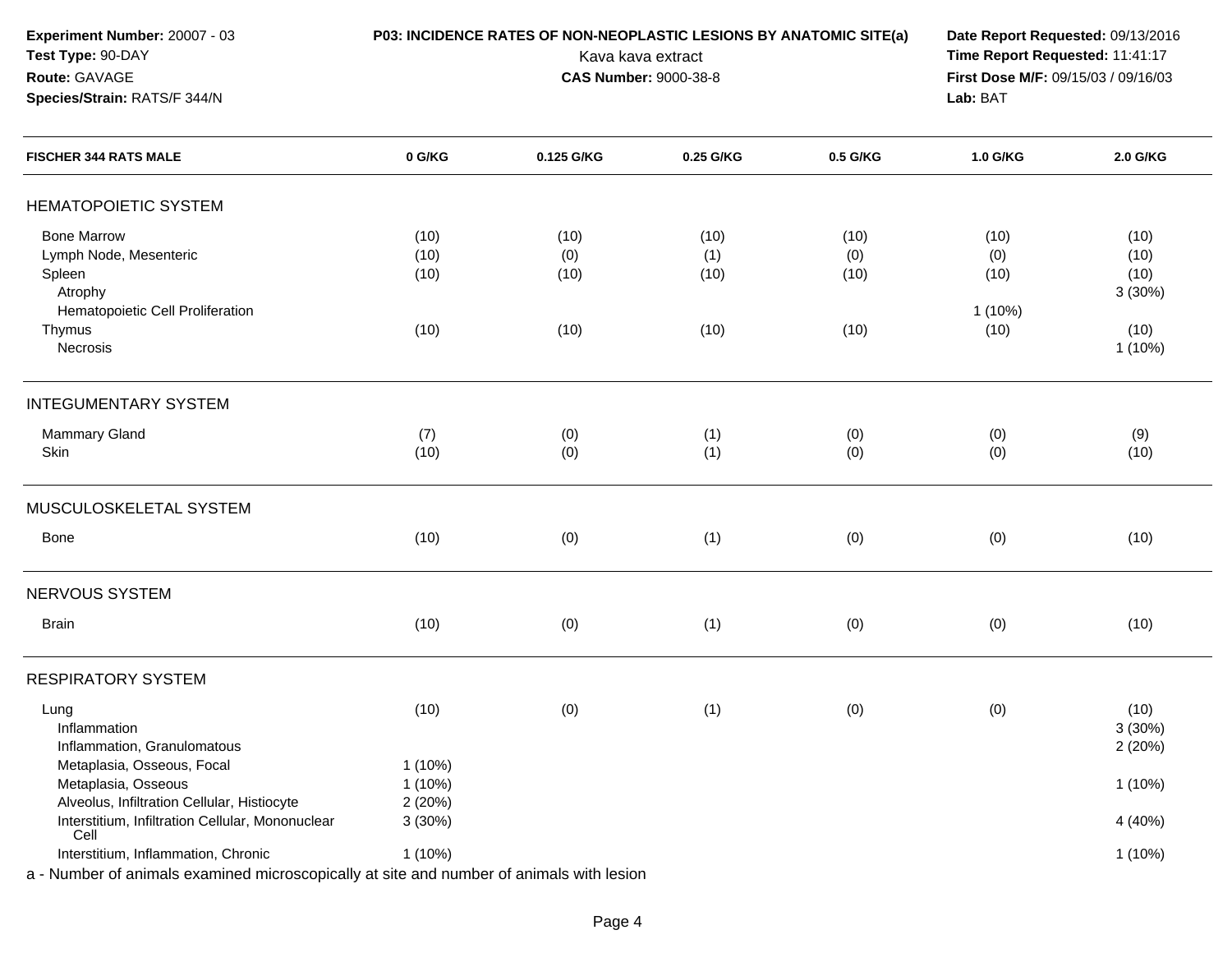| Experiment Number: 20007 - 03<br>Test Type: 90-DAY<br>Route: GAVAGE<br>Species/Strain: RATS/F 344/N |           | Kava kava extract<br><b>CAS Number: 9000-38-8</b> |           | P03: INCIDENCE RATES OF NON-NEOPLASTIC LESIONS BY ANATOMIC SITE(a)<br>Date Report Requested: 09/13/2016<br>Time Report Requested: 11:41:17<br>First Dose M/F: 09/15/03 / 09/16/03<br>Lab: BAT |          |                |
|-----------------------------------------------------------------------------------------------------|-----------|---------------------------------------------------|-----------|-----------------------------------------------------------------------------------------------------------------------------------------------------------------------------------------------|----------|----------------|
| <b>FISCHER 344 RATS MALE</b>                                                                        | 0 G/KG    | 0.125 G/KG                                        | 0.25 G/KG | 0.5 G/KG                                                                                                                                                                                      | 1.0 G/KG | 2.0 G/KG       |
| Nose<br>Inflammation                                                                                | (10)      | (0)                                               | (1)       | (0)                                                                                                                                                                                           | (0)      | (10)<br>1(10%) |
| Inflammation, Suppurative<br>Inflammation, Acute                                                    | $1(10\%)$ |                                                   |           |                                                                                                                                                                                               |          | $1(10\%)$      |
| Squamous Epithelium, Hyperplasia, Squamous                                                          | $1(10\%)$ |                                                   |           |                                                                                                                                                                                               |          |                |
| Trachea                                                                                             | (10)      | (0)                                               | (1)       | (0)                                                                                                                                                                                           | (0)      | (10)           |
| SPECIAL SENSES SYSTEM                                                                               |           |                                                   |           |                                                                                                                                                                                               |          |                |
| Eye                                                                                                 | (10)      | (0)                                               | (1)       | (0)                                                                                                                                                                                           | (0)      | (10)           |
| Harderian Gland                                                                                     | (10)      | (0)                                               | (1)       | (0)                                                                                                                                                                                           | (0)      | (10)           |
| Infiltration Cellular, Mononuclear Cell                                                             | $1(10\%)$ |                                                   |           |                                                                                                                                                                                               |          |                |
| <b>URINARY SYSTEM</b>                                                                               |           |                                                   |           |                                                                                                                                                                                               |          |                |
| Kidney                                                                                              | (10)      | (0)                                               | (1)       | (0)                                                                                                                                                                                           | (0)      | (10)           |
| Accumulation, Hyaline Droplet                                                                       | 2(20%)    |                                                   |           |                                                                                                                                                                                               |          | 1(10%)         |
| Casts Protein                                                                                       | $1(10\%)$ |                                                   |           |                                                                                                                                                                                               |          |                |
| Infiltration Cellular, Mononuclear Cell                                                             | $1(10\%)$ |                                                   |           |                                                                                                                                                                                               |          |                |
| Mineralization                                                                                      | 4 (40%)   |                                                   |           |                                                                                                                                                                                               |          | 3(30%)         |
| Nephropathy                                                                                         | 7 (70%)   |                                                   |           |                                                                                                                                                                                               |          | 7 (70%)        |
| <b>Urinary Bladder</b>                                                                              | (10)      | (0)                                               | (1)       | (0)                                                                                                                                                                                           | (0)      | (10)           |

\*\*\* END OF MALE \*\*\*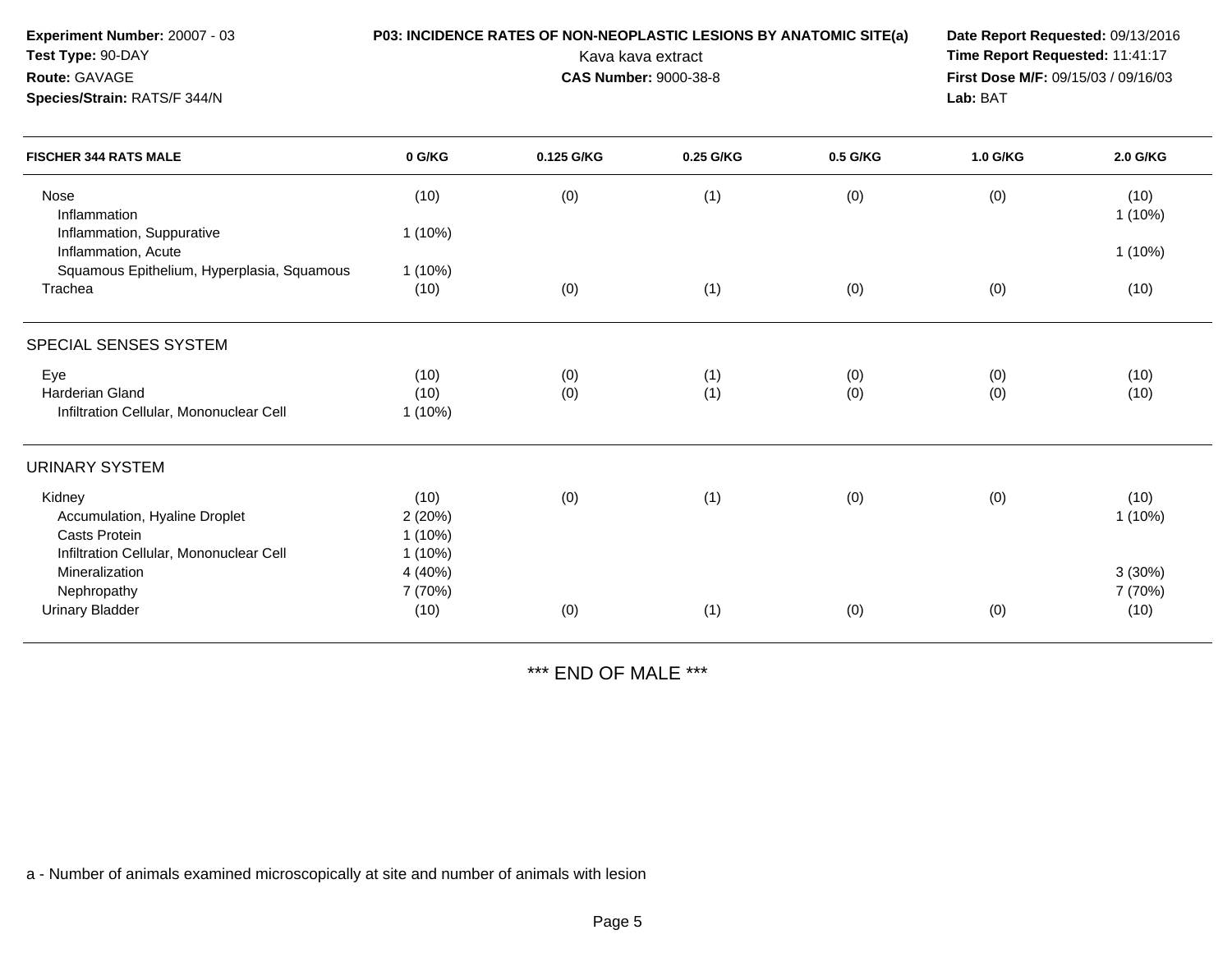| Experiment Number: 20007 - 03                            | P03: INCIDENCE RATES OF NON-NEOPLASTIC LESIONS BY ANATOMIC SITE(a) | Date Report Requested: 09/13/2016 |                              |          |                                     |           |
|----------------------------------------------------------|--------------------------------------------------------------------|-----------------------------------|------------------------------|----------|-------------------------------------|-----------|
| Test Type: 90-DAY                                        |                                                                    |                                   | Kava kava extract            |          | Time Report Requested: 11:41:17     |           |
| Route: GAVAGE                                            |                                                                    |                                   | <b>CAS Number: 9000-38-8</b> |          | First Dose M/F: 09/15/03 / 09/16/03 |           |
| Species/Strain: RATS/F 344/N                             |                                                                    |                                   |                              |          | Lab: BAT                            |           |
| <b>FISCHER 344 RATS FEMALE</b>                           | 0 G/KG                                                             | 0.125 G/KG                        | 0.25 G/KG                    | 0.5 G/KG | 1.0 G/KG                            | 2.0 G/KG  |
| <b>Disposition Summary</b>                               |                                                                    |                                   |                              |          |                                     |           |
| <b>Animals Initially In Study</b><br><b>Early Deaths</b> | 10                                                                 | $10$                              | 10                           | 10       | 10                                  | 10        |
| <b>Moribund Sacrifice</b><br><b>Natural Death</b>        | $\mathbf{1}$                                                       |                                   |                              |          | 1                                   | 4         |
| <b>Survivors</b>                                         |                                                                    |                                   |                              |          |                                     |           |
| <b>Terminal Sacrifice</b>                                | 9                                                                  | 10                                | 10                           | 10       | 9                                   | 6         |
| <b>Animals Examined Microscopically</b>                  | 10                                                                 | $10$                              | 10                           | 10       | 10                                  | 10        |
| <b>ALIMENTARY SYSTEM</b>                                 |                                                                    |                                   |                              |          |                                     |           |
| Esophagus                                                | (10)                                                               | (0)                               | (0)                          | (0)      | (1)                                 | (10)      |
| Intestine Large, Cecum                                   | (10)                                                               | (0)                               | (0)                          | (0)      | (1)                                 | (10)      |
| Intestine Large, Colon                                   | (10)                                                               | (0)                               | (0)                          | (0)      | (1)                                 | (10)      |
| Intestine Large, Rectum                                  | (10)                                                               | (0)                               | (0)                          | (0)      | (1)                                 | (10)      |
| Intestine Small, Duodenum                                | (10)                                                               | (0)                               | (0)                          | (0)      | (1)                                 | (10)      |
| Intestine Small, Ileum                                   | (10)                                                               | (0)                               | (0)                          | (0)      | (1)                                 | (10)      |
| Intestine Small, Jejunum                                 | (10)                                                               | (0)                               | (0)                          | (0)      | (1)                                 | (10)      |
| Liver                                                    | (10)                                                               | (10)                              | (10)                         | (10)     | (10)                                | (10)      |
| Congestion                                               |                                                                    |                                   |                              |          | 1(10%)                              |           |
| Hepatodiaphragmatic Nodule                               | 2(20%)                                                             | $1(10\%)$                         |                              | 1(10%)   |                                     |           |
| Infiltration Cellular, Mononuclear Cell                  | 8 (80%)                                                            | 8 (80%)                           | 4 (40%)                      | 7 (70%)  | 8 (80%)                             | 2(20%)    |
| Inflammation                                             | $1(10\%)$                                                          |                                   |                              |          | 1(10%)                              |           |
| Hepatocyte, Hypertrophy                                  |                                                                    |                                   |                              | 3(30%)   | 3(30%)                              | 10 (100%) |
| Mesentery                                                | (1)                                                                | (0)                               | (0)                          | (1)      | (0)                                 | (0)       |
| Necrosis, Fatty                                          |                                                                    |                                   |                              | 1 (100%) |                                     |           |
| Necrosis, Focal                                          | 1 (100%)                                                           |                                   |                              |          |                                     |           |
| Pancreas                                                 | (10)                                                               | (0)                               | (0)                          | (0)      | (1)                                 | (10)      |
| Acinus, Atrophy                                          |                                                                    |                                   |                              |          |                                     | $1(10\%)$ |
| Salivary Glands                                          | (10)                                                               | (0)                               | (0)                          | (0)      | (1)                                 | (10)      |
| Stomach, Forestomach                                     | (10)                                                               | (0)                               | (0)                          | (0)      | (1)                                 | (10)      |
| Inflammation                                             |                                                                    |                                   |                              |          |                                     | 1 (10%)   |
| Mineralization                                           |                                                                    |                                   |                              |          |                                     | 1 (10%)   |
| Ulcer                                                    |                                                                    |                                   |                              |          |                                     | $1(10\%)$ |
| Stomach, Glandular                                       | (10)                                                               | (0)                               | (0)                          | (0)      | (1)                                 | (10)      |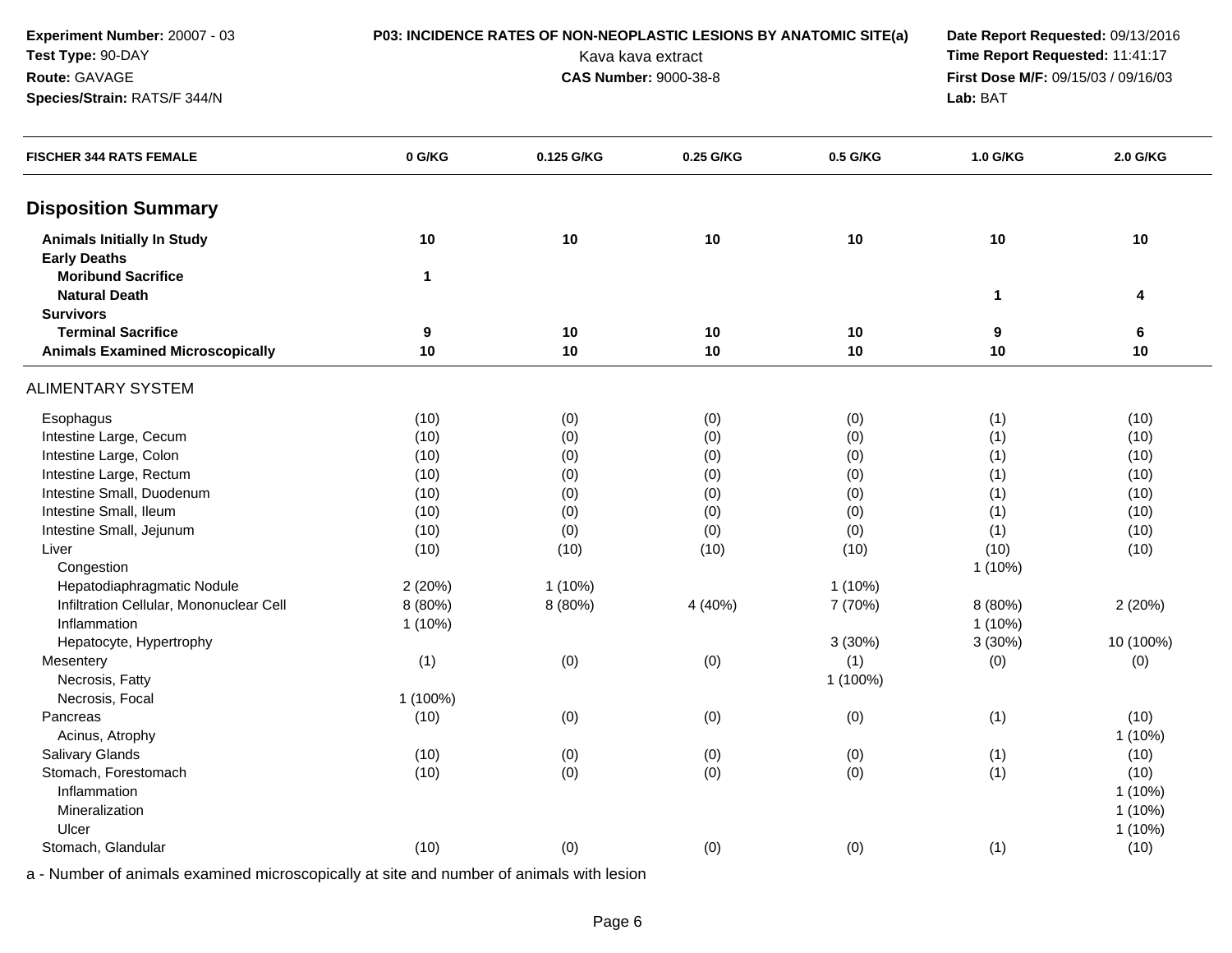| Experiment Number: 20007 - 03<br>Test Type: 90-DAY<br>Route: GAVAGE<br>Species/Strain: RATS/F 344/N                                           | P03: INCIDENCE RATES OF NON-NEOPLASTIC LESIONS BY ANATOMIC SITE(a)<br>Kava kava extract<br><b>CAS Number: 9000-38-8</b><br>Lab: BAT |                                        |                                        |                                        | Date Report Requested: 09/13/2016<br>Time Report Requested: 11:41:17<br>First Dose M/F: 09/15/03 / 09/16/03 |                                                        |  |
|-----------------------------------------------------------------------------------------------------------------------------------------------|-------------------------------------------------------------------------------------------------------------------------------------|----------------------------------------|----------------------------------------|----------------------------------------|-------------------------------------------------------------------------------------------------------------|--------------------------------------------------------|--|
| <b>FISCHER 344 RATS FEMALE</b>                                                                                                                | 0 G/KG                                                                                                                              | 0.125 G/KG                             | 0.25 G/KG                              | 0.5 G/KG                               | 1.0 G/KG                                                                                                    | 2.0 G/KG                                               |  |
| <b>CARDIOVASCULAR SYSTEM</b>                                                                                                                  |                                                                                                                                     |                                        |                                        |                                        |                                                                                                             |                                                        |  |
| <b>Blood Vessel</b><br>Heart<br>Cardiomyopathy                                                                                                | (10)<br>(10)<br>5 (50%)                                                                                                             | (0)<br>(0)                             | (0)<br>(0)                             | (0)<br>(0)                             | (1)<br>(1)                                                                                                  | (10)<br>(10)<br>2(20%)                                 |  |
| <b>ENDOCRINE SYSTEM</b>                                                                                                                       |                                                                                                                                     |                                        |                                        |                                        |                                                                                                             |                                                        |  |
| <b>Adrenal Cortex</b><br>Adrenal Medulla<br>Islets, Pancreatic<br>Parathyroid Gland<br><b>Pituitary Gland</b><br><b>Thyroid Gland</b><br>Cyst | (10)<br>(10)<br>(10)<br>(10)<br>(10)<br>(10)<br>2 (20%)                                                                             | (0)<br>(0)<br>(0)<br>(0)<br>(0)<br>(0) | (0)<br>(0)<br>(0)<br>(0)<br>(0)<br>(0) | (0)<br>(0)<br>(0)<br>(0)<br>(0)<br>(0) | (1)<br>(1)<br>(1)<br>(1)<br>(1)<br>(1)                                                                      | (10)<br>(10)<br>(10)<br>(10)<br>(10)<br>(9)<br>1 (11%) |  |
| <b>GENERAL BODY SYSTEM</b><br>None                                                                                                            |                                                                                                                                     |                                        |                                        |                                        |                                                                                                             |                                                        |  |
| <b>GENITAL SYSTEM</b>                                                                                                                         |                                                                                                                                     |                                        |                                        |                                        |                                                                                                             |                                                        |  |
| <b>Clitoral Gland</b><br>Ovary<br><b>Uterus</b>                                                                                               | (10)<br>(10)<br>(10)                                                                                                                | (0)<br>(0)<br>(0)                      | (0)<br>(0)<br>(0)                      | (0)<br>(0)<br>(0)                      | (1)<br>(1)<br>(1)                                                                                           | (10)<br>(10)<br>(10)                                   |  |
| <b>HEMATOPOIETIC SYSTEM</b>                                                                                                                   |                                                                                                                                     |                                        |                                        |                                        |                                                                                                             |                                                        |  |
| <b>Bone Marrow</b><br>Lymph Node, Mesenteric<br>Spleen<br>Atrophy                                                                             | (10)<br>(10)<br>(10)<br>1 (10%)                                                                                                     | (10)<br>(0)<br>(10)                    | (10)<br>(0)<br>(10)                    | (10)<br>(0)<br>(10)                    | (10)<br>(1)<br>(10)                                                                                         | (10)<br>(10)<br>(10)<br>3(30%)                         |  |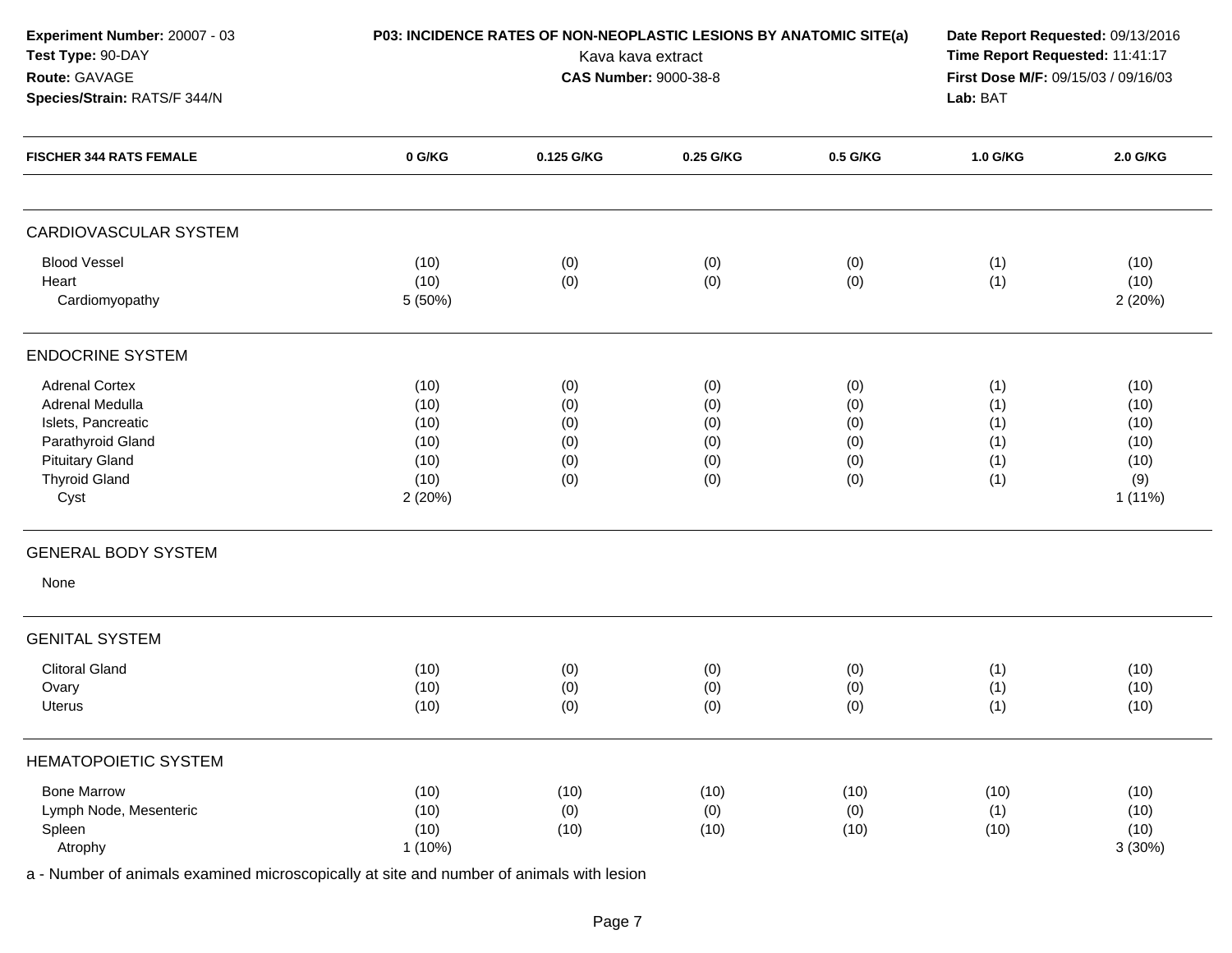| Experiment Number: 20007 - 03<br>Test Type: 90-DAY<br>Route: GAVAGE<br>Species/Strain: RATS/F 344/N                    |                              | P03: INCIDENCE RATES OF NON-NEOPLASTIC LESIONS BY ANATOMIC SITE(a) | Kava kava extract<br><b>CAS Number: 9000-38-8</b> |            | Time Report Requested: 11:41:17<br>Lab: BAT | Date Report Requested: 09/13/2016<br>First Dose M/F: 09/15/03 / 09/16/03 |  |
|------------------------------------------------------------------------------------------------------------------------|------------------------------|--------------------------------------------------------------------|---------------------------------------------------|------------|---------------------------------------------|--------------------------------------------------------------------------|--|
| <b>FISCHER 344 RATS FEMALE</b>                                                                                         | 0 G/KG                       | 0.125 G/KG                                                         | 0.25 G/KG                                         | 0.5 G/KG   | 1.0 G/KG                                    | 2.0 G/KG                                                                 |  |
| Thymus<br>Necrosis                                                                                                     | (10)<br>1 (10%)              | (10)                                                               | (10)                                              | (10)       | (10)                                        | (10)<br>3(30%)                                                           |  |
| <b>INTEGUMENTARY SYSTEM</b>                                                                                            |                              |                                                                    |                                                   |            |                                             |                                                                          |  |
| <b>Mammary Gland</b><br>Skin                                                                                           | (10)<br>(10)                 | (0)<br>(0)                                                         | (0)<br>(0)                                        | (0)<br>(0) | (1)<br>(1)                                  | (10)<br>(10)                                                             |  |
| MUSCULOSKELETAL SYSTEM                                                                                                 |                              |                                                                    |                                                   |            |                                             |                                                                          |  |
| Bone                                                                                                                   | (10)                         | (0)                                                                | (0)                                               | (0)        | (1)                                         | (10)                                                                     |  |
| NERVOUS SYSTEM                                                                                                         |                              |                                                                    |                                                   |            |                                             |                                                                          |  |
| <b>Brain</b><br>Cerebrum, Hemorrhage                                                                                   | (10)                         | (0)                                                                | (0)                                               | (0)        | (1)                                         | (10)<br>$1(10\%)$                                                        |  |
| <b>RESPIRATORY SYSTEM</b>                                                                                              |                              |                                                                    |                                                   |            |                                             |                                                                          |  |
| Lung<br>Congestion, Diffuse, Acute<br>Inflammation<br>Inflammation, Chronic                                            | (10)<br>1(10%)               | (0)                                                                | (0)                                               | (0)        | (1)                                         | (10)<br>$1(10\%)$<br>$1(10\%)$                                           |  |
| Metaplasia, Osseous<br>Alveolus, Infiltration Cellular, Histiocyte<br>Interstitium, Infiltration Cellular, Mononuclear | 1 (10%)<br>1 (10%)<br>3(30%) |                                                                    |                                                   |            | 1 (100%)                                    | 4 (40%)<br>3(30%)                                                        |  |
| Cell<br>Nose<br>Trachea                                                                                                | (10)<br>(10)                 | (0)<br>(0)                                                         | (0)<br>(0)                                        | (0)<br>(0) | (1)<br>(1)                                  | (10)<br>(10)                                                             |  |
| SPECIAL SENSES SYSTEM                                                                                                  |                              |                                                                    |                                                   |            |                                             |                                                                          |  |
| Eye                                                                                                                    | (10)                         | (0)                                                                | (0)                                               | (0)        | (1)                                         | (10)                                                                     |  |